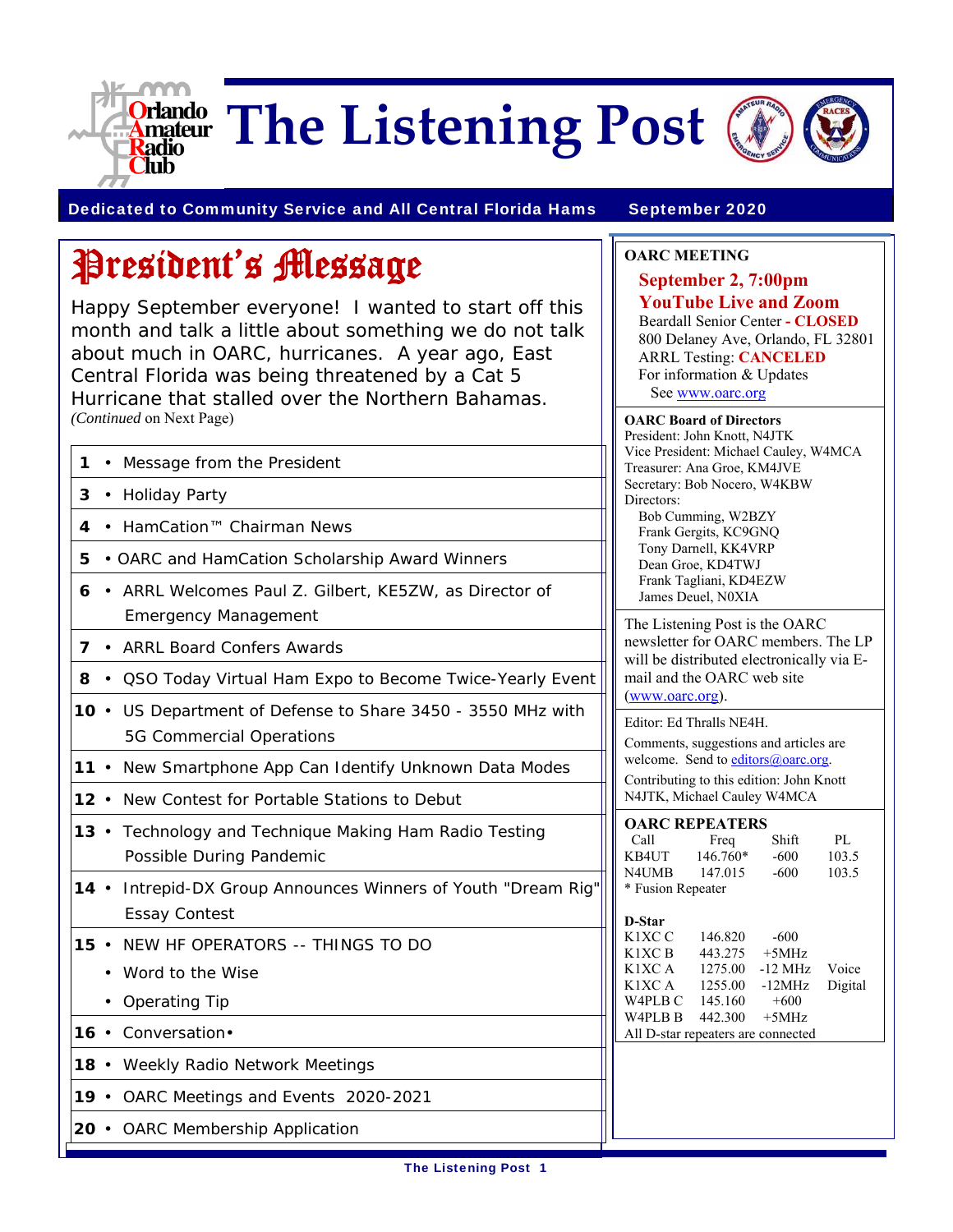# From the President's Desk (*Continued* from Previous Page)

Hurricane Dorian sat for about 36 hours on top of Great Abaco and gave the people a harsh beating that no one deserved. All the while having its sites on East Central Florida. As we waited for Dorian's next move, great relief came when she slowly started to move NW then NNW, and finally N and then on out to sea.

As we all know, 2020 has been one of those years that we all cannot wait to end. Hurricane Season included. So far this year, East Central Florida and Florida in general has been spared. Here we are at the beginning of September and climbing to the peak of hurricane season and we just skated by the "L" named storm for 2020. Yes, the "L" named storm and the weather forecasters are all saying that, "It's not over yet". Staying prepared throughout hurricane season while living in Florida is vital. Most of us have been here for years and this is not our first rodeo. For many others, are experiencing their first hurricane season.

The reason that I am discussing this is to bring to everyone's attention of a great need in our community. Our Amateur Radio Emergency Services (ARES) groups in the Central Florida area need you! It does not matter which county you live in; every ARES groups need volunteers. Because of COVID-19 this year, emergency preparedness is much different. It makes no difference on your abilities, ARES groups need and are willing to take any level of experience you may have. There is a job to be done and we MUST get it done. I say we, because as most of you know, I am the Emergency Coordinator for Orange County ARES. But I am saying this for all the surrounding ARES groups also, Seminole, Lake, Osceola, Polk, and Brevard. No matter where you live, if you are not an ARES volunteer already, please consider volunteering. There are some basic training requirements, but nothing that anyone could not easily complete. Each group has plenty of jobs that need to be done during an activation and a job that best suites you would be assigned.

Please take a few minutes and research the contact info for your County ARES and contact them. Let them know you are interested and willing to help. I am sure they will appreciate it. Together, we will make it through the rest of hurricane season 2020, and whatever else Mother Nature throws our way!

The ARRL made some huge announcements over the past couple of weeks. First ARRL announced the first ever hiring of, Director of Emergency Management. Paul Z. Gilbert, KE5ZW of Texas was recently hired and will serve in the newly created position. This is a huge step for the ARRL and I feel will help with much needed updates in the ARES program. I am excited to see what changes will be coming down the pike soon. Please see more info about Gilbert in this issue.

Just last week ARRL announced that the Board has selected a new CEO to run ARRL. David Minster, NA2AA was elected by the Board and will start on September 28th.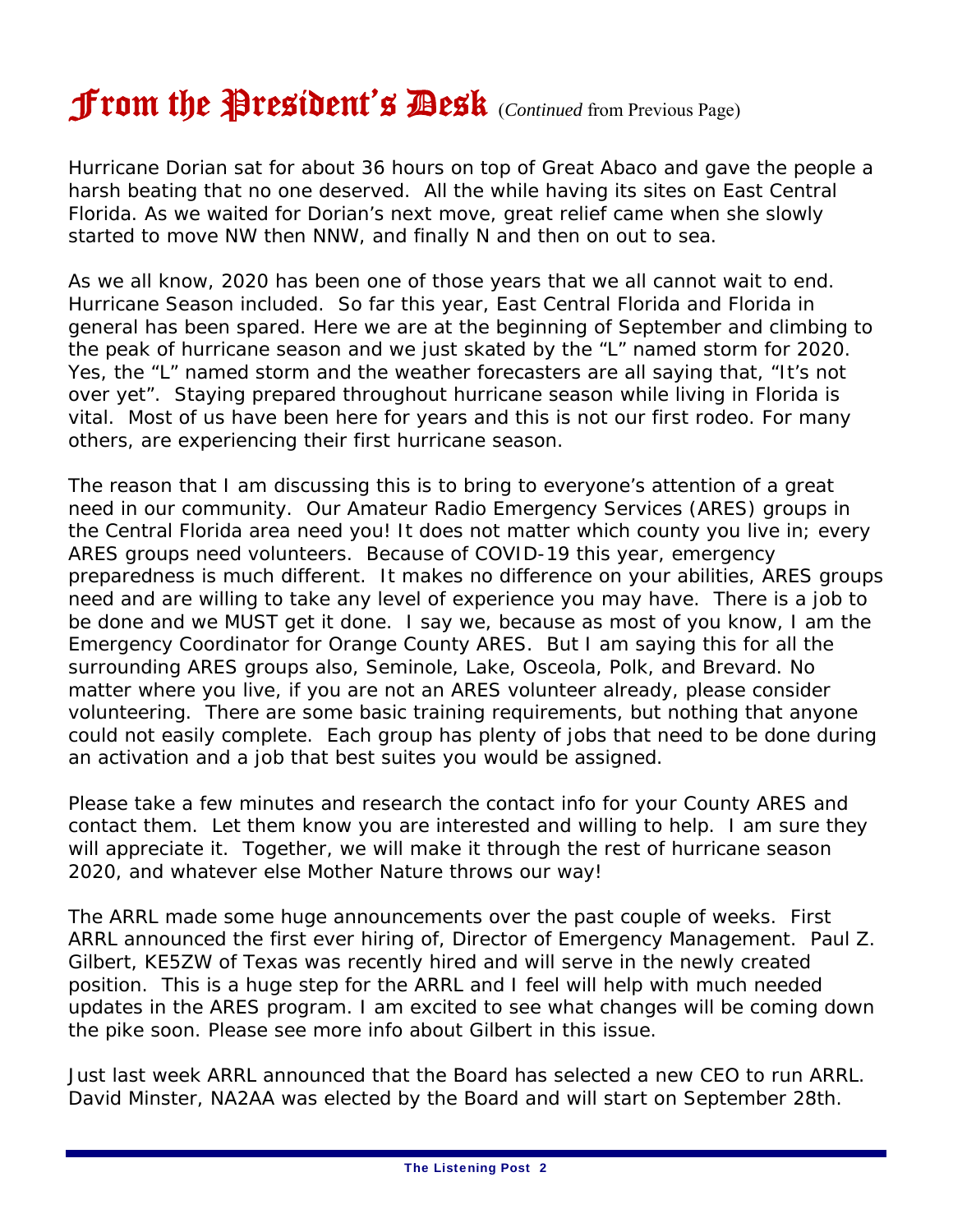Minster began his career as a software engineer then moved into management at Unilever as their CIO. Later became the COO and CIO at fine jewelry manufacturer and retailer David Yurman. More recently Minster served as CEO of jewelry brands Scott Kay and Judith Ripka.

Minster became a ham in 1977 as a Novice as a teen. He later progressed from Advance to Amateur Extra and settled with the call sign NA2AA as a way to honor his mentor, N2AA. His ham radio interest has included the NTS and participation in public service events, contesting from home, club stations, and contest stations in the Caribbean – particularly on Bonaire. We look forward to meeting David at Orlando HamCation™ in February.

This coming Wednesday night will be our next OARC Membership meeting. The meeting will once again be virtual, as the Beardall Senior Center is still closed due to COVID-19. The meeting will begin at 7pm. Our guest speaker this month will be Neil Rapp, WB9VPG and he will be presenting a program on the 2021 Youth on the Air/Region 2. This should be interesting and continues our initiative to get youngsters interested in Amateur Radio. You can join the virtual meeting by clicking the link to the ZOOM meeting invite sent out with this newsletter or by going to the Orlando Amateur Radio Club's YouTube channel where the meeting will be streamed live.

I will let the cat out of the bag now for October's meeting, Ray Novak N9JA and Will Jourdain AA4WJ from ICOM America will be presenting the brand-new IC-705. As always, please plan on attending the both meetings. We really would like to have a huge OARC presence for our guest speakers and show our support!

Stay safe and see you soon!

73 . John Knott

N4JTK



The OARC Board of Directors has decided to continue plans on holding our annual Holiday Party this year! The Holiday Party will be held on Saturday December 5, 2020 at the Knights of Columbus Hall. 5727 Corneila Ave, Orlando 32807.

As usual, the doors will open at 6pm. Dinner will be served at 7pm. In years past we have held a Toys for Tots collection. We will be doing that again this year, as I have this feeling, this service will be greatly needed this year. So please bring a small,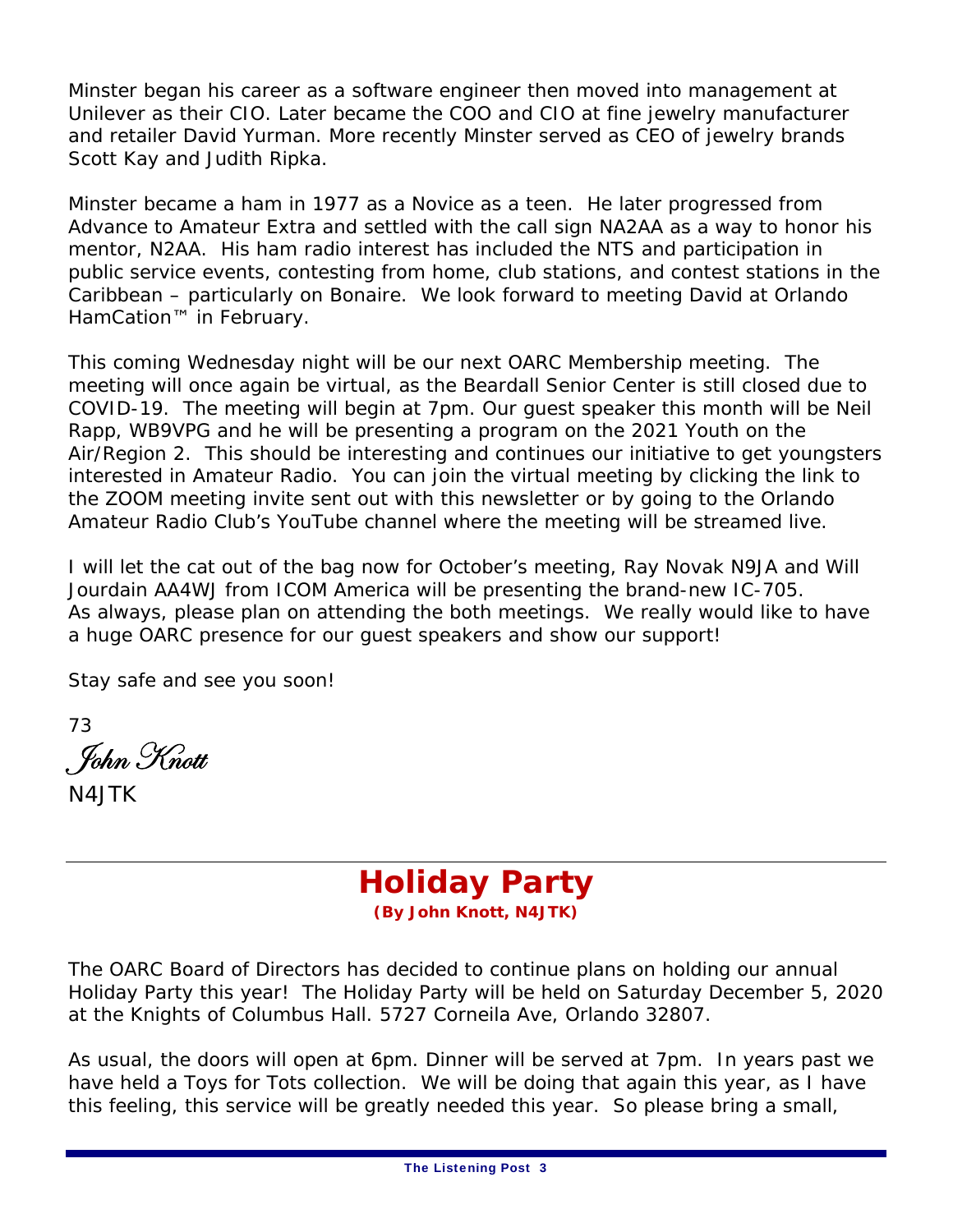unwrapped toy for a Central Florida child if you can. Feel free to bring more then one if you can.

Ana has been planning this year's party since last year's party ended. She is lining up some more great prizes to give away. You do not want to miss our biggest social event of the year! (Needed even more because of COVID-19.)

Tickets are \$10.00ea for members and your spouse. \$25.00ea for non-members. Tickets can be purchased in advance by sending a check for the correct amount to OARC, PO Box 574962, Orlando FL 32857. If you wish to pay by credit card in advance, send an email to Holiday@oarc.org letting us know how many tickets you need for members/spouse and/or Non Members. We will send you a link to pay online with a credit card.

Like previous years, we need to have an accurate head count for the caterer. We must receive your check in the mail or your email registering for the party by Tuesday November 17th.

All CDC requirements will be adhered to for this event. More information will be published about the holiday party monthly before the event including all CDC requirements.

If we do have to cancel the Holiday Party, all members will be contacted as quickly as possible and refunds will be issued.



**HamCation™ Chairman News (by Michael Cauley, W4MCA)**

Greetings Everyone

I hope everyone is still staying safe.

HamCation™ is now 100% in full swing. The website is live and accepting orders. So, if you need to buy tickets or maybe want to sell some of your extra stuff check out the website.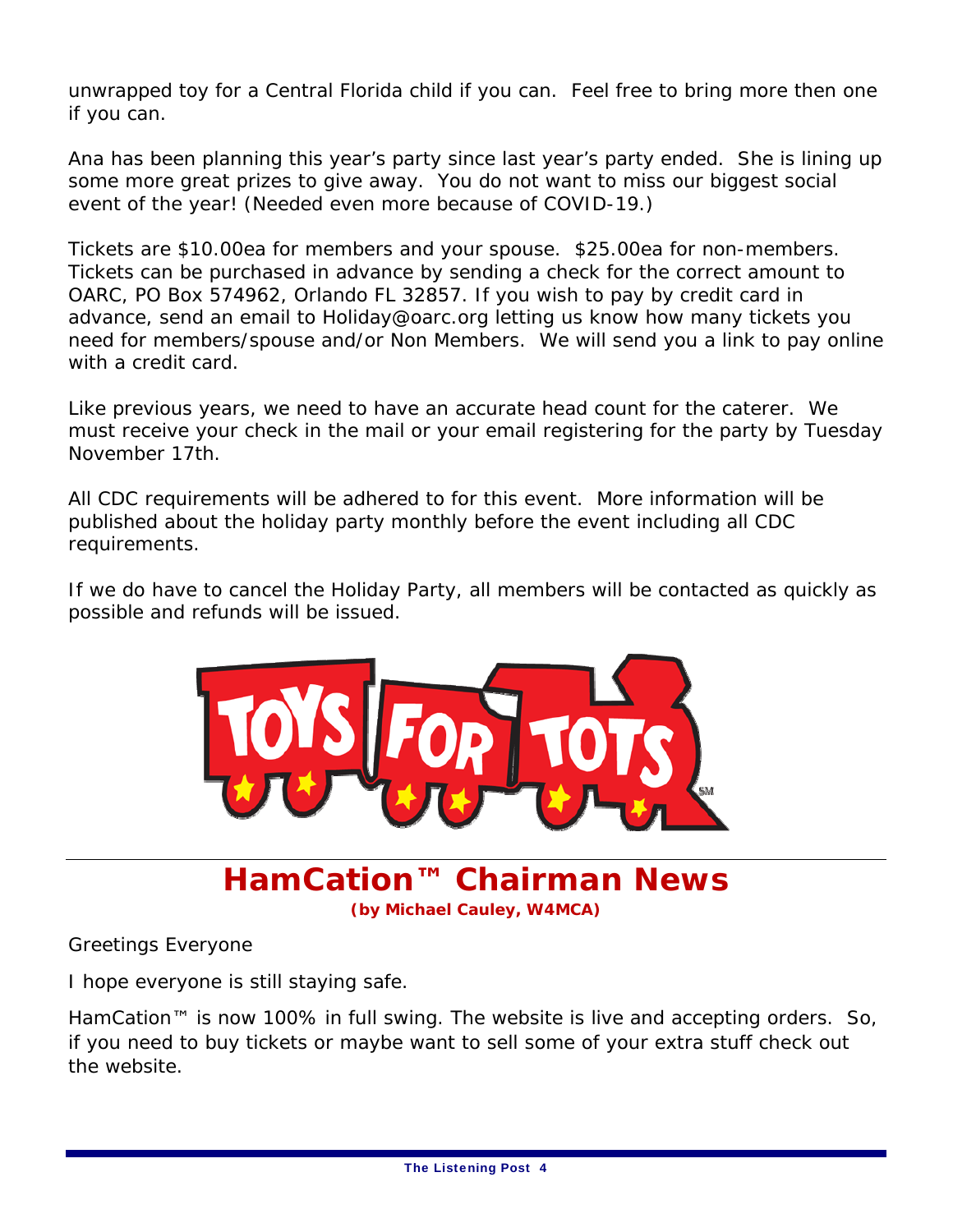Do not forget we need lots of volunteers for HamCation™ more than ever for 2021. Please visit www.hamcation.com/hamcation-volunteer and

signup. As a HamCation™ volunteer you get FREE admission to the event when you volunteer at least 4 hours. Also do not forget that you can donate your hours to a nonprofit of your choice, and they will get a donation check based on how many hours are donated to their organization.

RRL 202.

Did you know you can sign up for the latest updates about HamCation™? Visit www.hamcation.com and scroll to the bottom. All you must do is put in your email address and click subscribe.

73's Michael Cauley HamCation™ General Chairman

### **OARC and HamCation Scholarship Award Winners**

**(By John Knott, N4JTK)**

Each year OARC and HamCation donates \$1,000.00 to the ARRL Foundation to be given away to the winners of the Wayne Nelson, KB4UT Memorial Scholarship and the HamCation Scholarship.

The ARRL manages these scholarships and selects the winner of each based of the criteria for each scholarship.

We are proud to announce that the following individuals have won this year's scholarships:

The 2020 Wayne Nelson KB4UT Memorial Scholarship Award goes to Haley O'Connor, KN4MQY of Port Saint Lucie FL.

The 2020 HamCation Scholarship Award goes to Zechariah Lea, WX4TVJ of Palm Coast FL.

We congratulate each of these students and want to wish them all the success in their studies!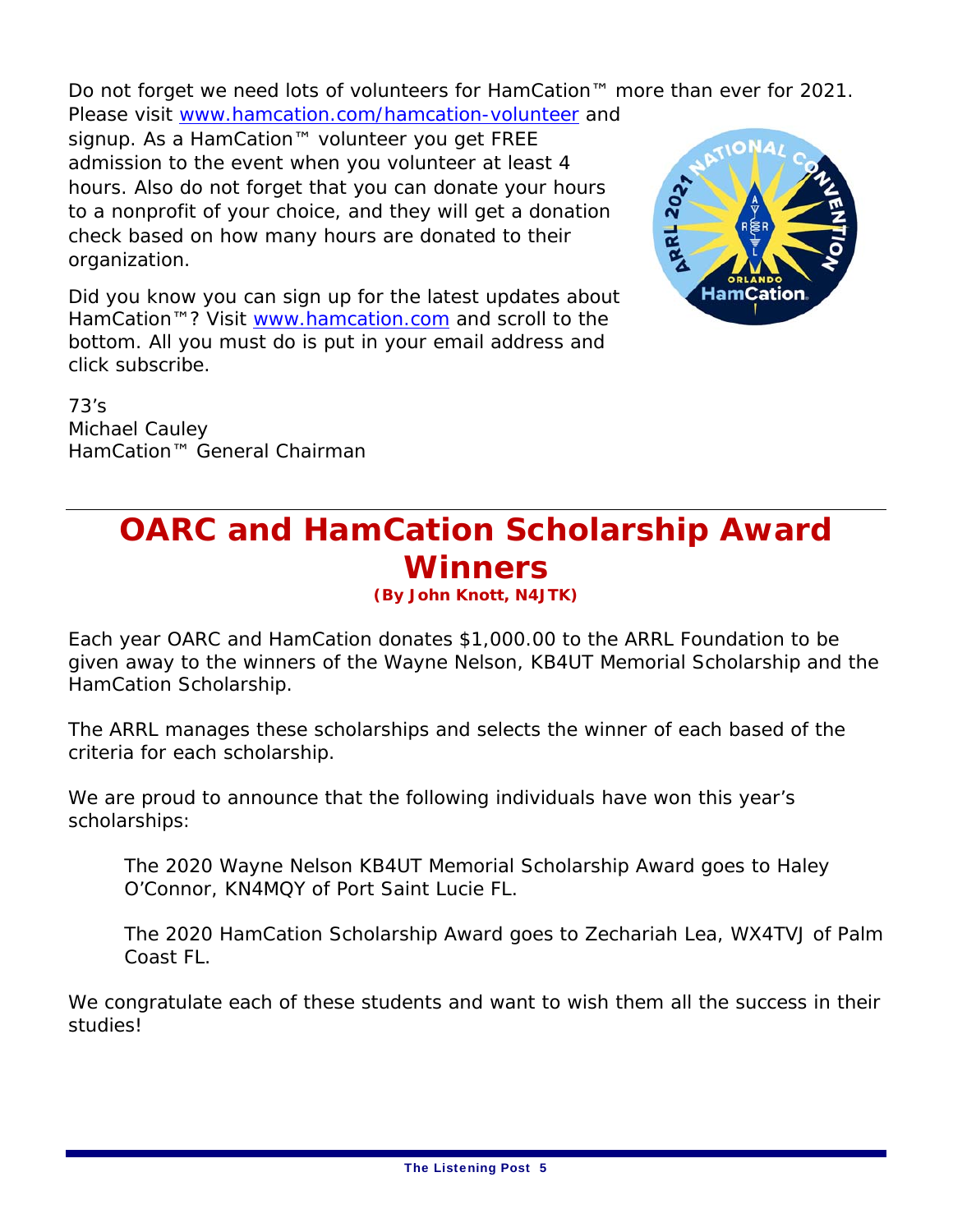# **ARRL Welcomes Paul Z. Gilbert, KE5ZW, as Director of Emergency Management**

**(The ARRL Letter for August 13, 2020)** 

As another step in ARRL's increased focus on strengthening its emergency communications capabilities and long-standing working relationships with federal and state agencies and private emergency response organizations, ARRL has hired Paul Z.



Gilbert, KE5ZW, of Cedar Park, Texas, as its first Director of Emergency Management.

Gilbert brings more than 30 years of experience in public service in both his professional and amateur radio endeavors. Beginning with his appointment as Emergency Coordinator in 1987, he has held multiple positions in the ARRL Field Organization. Currently in his second term as South Texas Section Manager, he has also served for more than a decade as the West Gulf Division's Assistant Director for Public Service, acting as liaison between Division leadership and local, state, and federal emergency management organizations.

Professionally, Gilbert most recently was Radio Officer, HQ Staff, for the Texas State Guard, where for the past 6 years he has been responsible for planning and implementation of

the organization's communications capabilities. Previously, he was a Public Safety Radio Coordinator for a Texas agency, charged with overseeing that organization's large-scale disaster communications response and identifying and eliminating in-state interoperability issues.

Gilbert, who has an Amateur Extra-class license, is a member of Army MARS, and holds numerous DHS certifications, including COML, COMT, COMT Instructor, and AUXCOM Communicator. He is a member of the FEMA Regional Emergency Communications Coordination Working Group (RECCWG), a graduate of the FEMA Emergency Management Institute's Exercise Design Course, and was a founding member of the Texas Division of Emergency Management Communications Coordination Group.

In his new role, Gilbert will manage a team responsible for supporting ARRL Emergency Communications (EmComm) programs and services, including the Amateur Radio Emergency Service® (ARES®) and National Traffic System (NTS), as well as lead the continued modernization of those programs in consonance with the future emergency communications needs of the public and ARRL's key partners.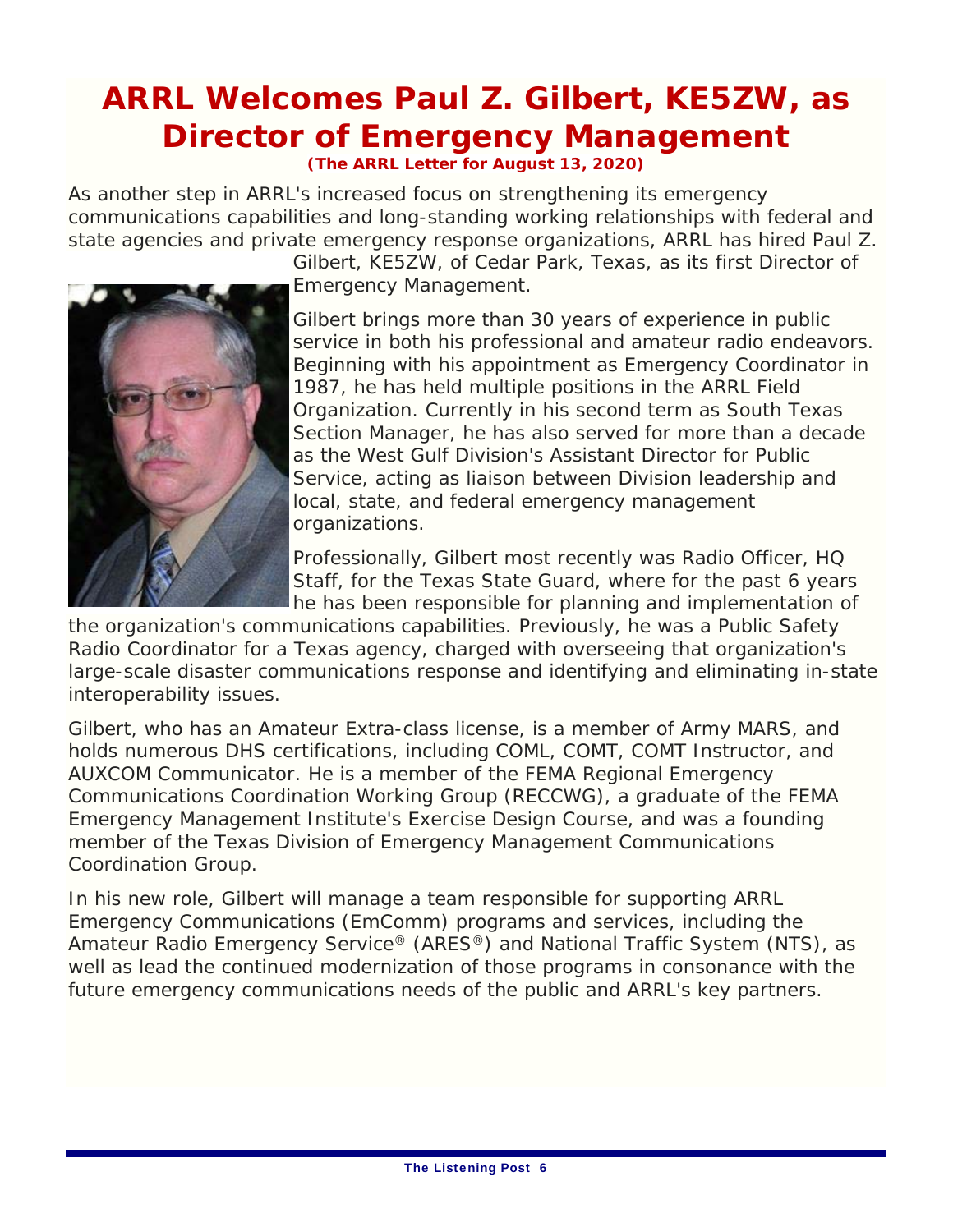# **ARRL Board Confers Awards**

**(The ARRL Letter for August 13, 2020)**

Meeting in virtual session July 17 - 18, the ARRL Board of Directors conferred three major awards.

### **The Hiram Percy Maxim Award**

The ARRL Board conferred the 2020 ARRL Hiram Percy Maxim Award on Jacob M. Nagel, AD0JA, of Wright City, Missouri. Licensed since 2012, the Board cited Nagel for

exemplifying the spirit of amateur radio by learning new technologies, providing community service, and helping with emergency communication. ARRL's top youth honor, the Hiram Percy Maxim Memorial Award is given annually to a radio amateur and ARRL member under the age of 21. The award consists of a \$1,500 stipend and an engraved plaque, to be presented at an ARRL convention or event.

The Board cited Nagel's involvement in providing technical assistance to the Okaw Valley Amateur Radio Club and the Egyptian Radio Club of Illinois for the installation and upgrading of their club repeaters; advising the Germantown, Illinois, Fire Department on upgrading its communication systems; speaking at the 2016 Dayton Hamvention® Youth Forum; sharing his expertise in online forums, and active involvement in



projects that allow him to integrate his amateur radio knowledge with other technical ventures in electronics.

#### **Knight Distinguished Service Award**



The Board named veteran ARRL Rhode Island Section Manager Robert G. "Bob" Beaudet, W1YRC, of Cumberland, Rhode Island, as the recipient of the Knight Distinguished Service Award, given to an ARRL Section Manager. Beaudet has been Rhode Island SM since 2002.

The Board cited Beaudet's active promotion of ARRL activities in his Section, including visiting hundreds of Field Day operations; participating in many Volunteer Examiner test sessions; attending countless club meetings; staying active as a contester, DXer, and mentor, and serving as a model to other Section Managers.

The Board said, "Beaudet's leadership of the ARRL Rhode Island Section Field Organization has led to a strong working cadre of volunteers within the Section."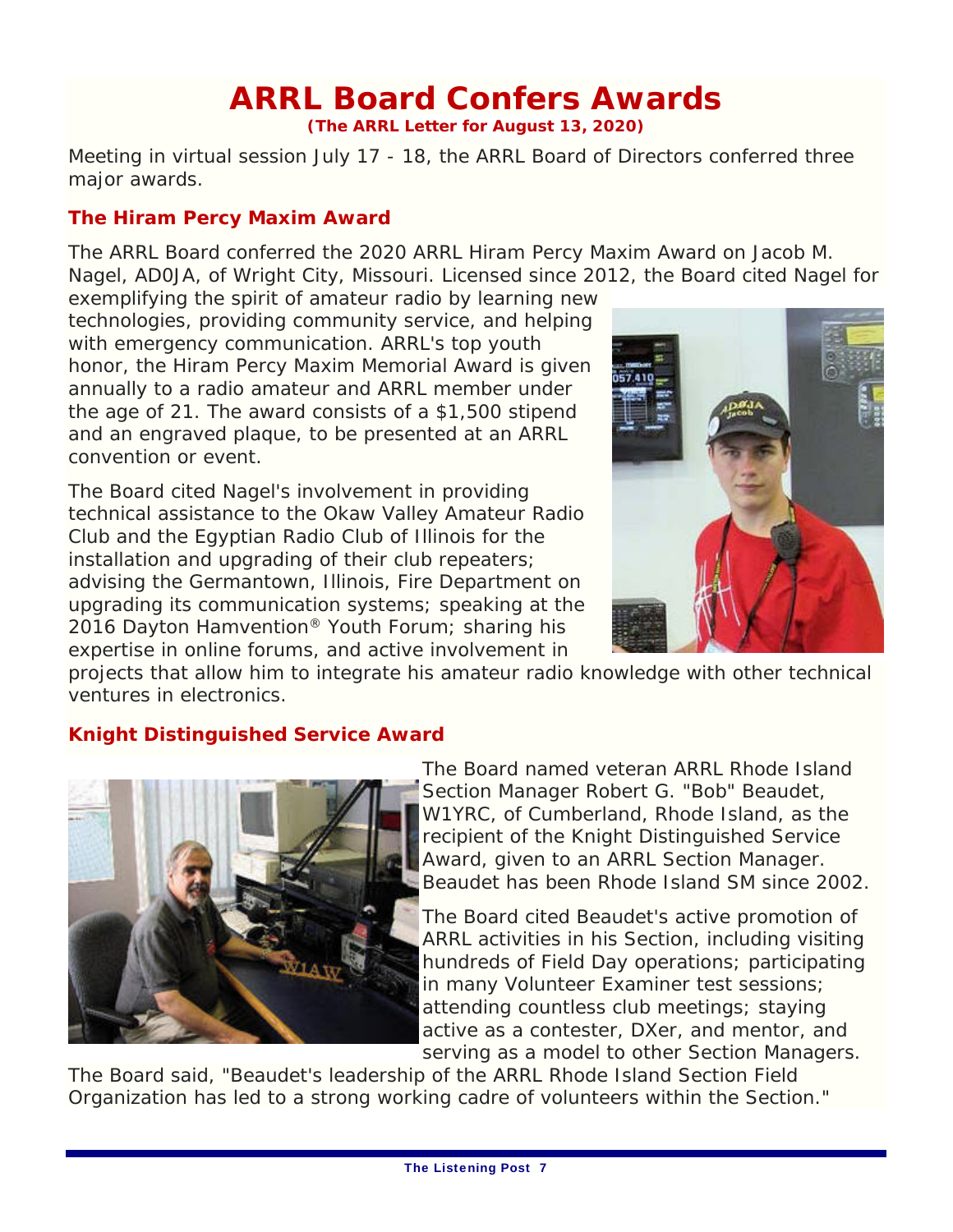### **Doug DeMaw, W1FB, Technical Excellence Award**

The Board named Al Rabassa, NW2M, of Rockville, Maryland, as the recipient of the Doug DeMaw, W1FB, Technical Excellence Award.

The Board cited Rabassa's frequent contributions to the *QST* "Hints & Hacks" column and his *QST* technical articles, including "The Basics of Fan Cooling." The Board also noted that Rabassa has served as a subject-matter expert on the Yaesu FT-101 transceiver, maintaining a website devoted to the technical aspects of the vintage transceiver series.



# **QSO Today Virtual Ham Expo to Become Twice-Yearly Event**

**(The ARRL Letter for August 13, 2020)**

The OSO Today Virtual Ham Expo over the August 8 - 9 weekend appears to have been an unmitigated success, so much so that another virtual event will be held next March.



"It was far better than we expected," Virtual Ham Expo Dhair Eric Guth, 4Z1UG/WA6IGR, told ARRL. "We had over 26,000 registered and over 14,000 on the platform both days."

Guth said event sponsors and exhibitors that he's heard from so far "are thrilled with the turnout, engagement, and responses that they received." He said they're also enthusiastic about the second QSO Today Virtual Ham Expo, set for March 13 - 14, 2021. "Our plan is to offer this twice a year," Guth added.

The show, an ARRL-sanctioned event, was developed on the vFairs virtual conference platform, and cleverly re-created the atmosphere of a typical large hamfest, with several tracks of forum sessions on a wide array of topics. Those who had registered but did not log into

the live event can see it all on demand until September 9.

"All of the services, except the chat, are running," Guth noted. "The doors are still open."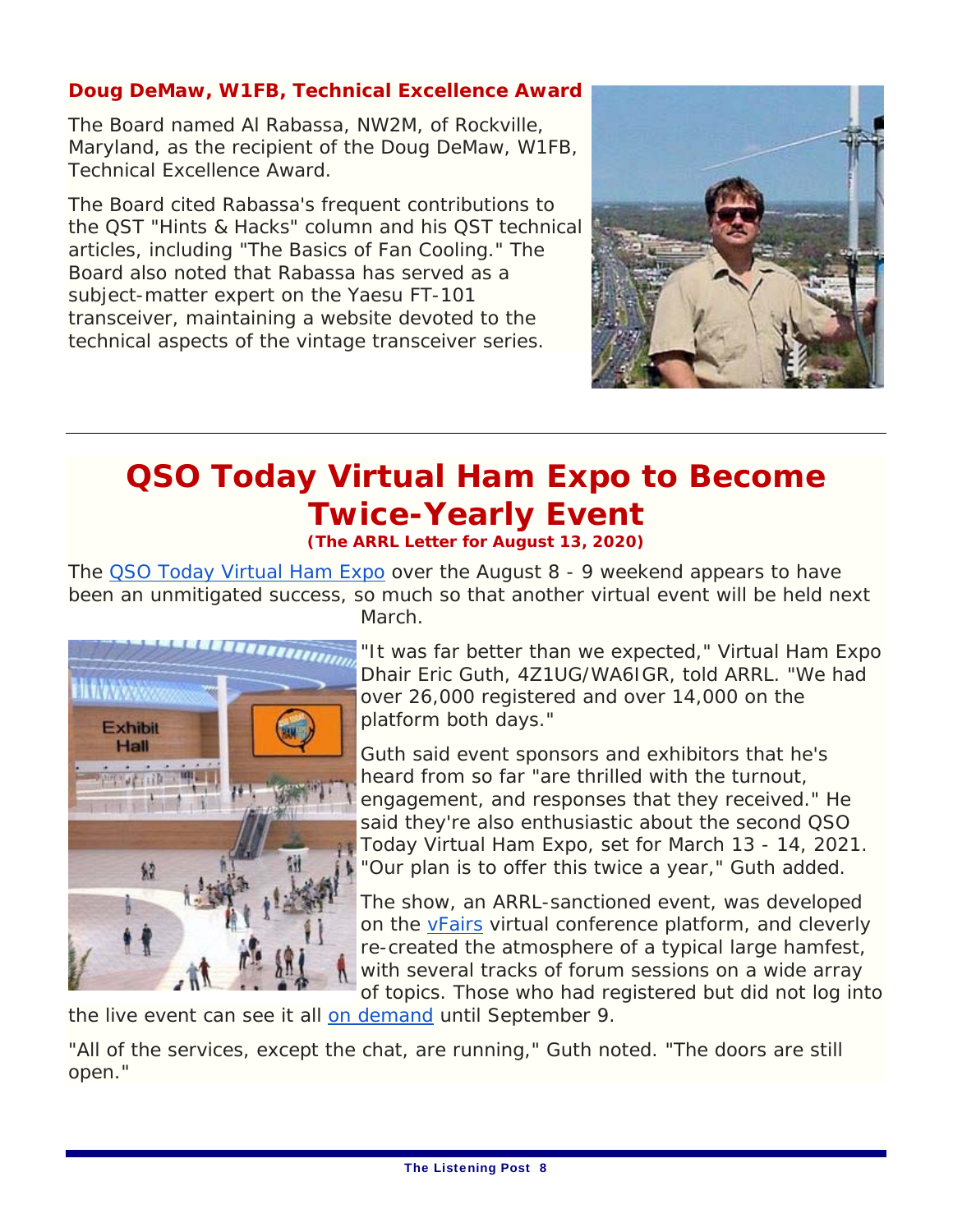Dozens of video presentations are available to replay, including the keynote given by the Editor of ARRL's *National Contest Journal,* Dr. Scott Wright, K0MD, "COVID-19: Amateur Radio's Impact on Problem Solving to Create a Global Response to the Pandemic." Presentations from other ARRL member-volunteers span technical and operating interests, including "Everything you need to know about Lithium Batteries" with Marcel Stieber, AI6MS, and an introduction to creating Arduino-based projects for home and ham radio, with Glen Popiel, KW5GP. Presentations highlighting young ham involvement and development include "Youth in Ham Radio," moderated by Carole Perry, WB2MGP, with six youth presenters.

Guth said a poll would be sent to determine what visitors enjoyed most. "However, my guess will be that the speakers were fantastic, along with the moderators for the live Q&A afterwards," he said. Exhibitors will also be polled for their post-show impressions.

Icom, a principal sponsor of the event, had team members from around the globe staff their exhibits. Icom America Senior Sales Manager Ray Novak, N9JA, said the event supported their new product launches including Icom's new IC-705 HF - 430 MHz all-mode 10-W transceiver, which just received FCC certification.



"We really enjoyed the virtual event," said Novak. "It is our goal to see this grow and to

have hams from the various countries attend in anticipation of this becoming a multilingual event as we all are starving for ham radio events during this pandemic."

Kevin Zanjani, KI6DHQ, of Bioenno Power, also gave the virtual event high marks. The show, he said, "was quite exciting and a great platform to interact with customers and the entire ham radio community during these times." Bioenno Power, based in Southern California, is a provider of Lithium-Polymer (LiPo) batteries and solar-power devices. Zanjani said the chatroom was very effective to engage with customers. "Many also dropped by to say hello as well, so we found that nice."

Icom, a principal sponsor for the event, had team members from around the globe staff their exhibits -- including representatives from the US, Japan, and Europe. Icom America Senior Sales Manager Ray Novak, N9JA, said the event supported their new product launches, including Icom's new IC-705 HF - 430 MHz all-mode 10 W transceiver, which received FCC certifications a few days before the event opening.



"We really enjoyed the virtual event," said Novak. "It is our goal to see this grow and to have hams from the various countries attend in anticipation of this becoming a multilingual event, as we are all starving for ham radio events during this pandemic."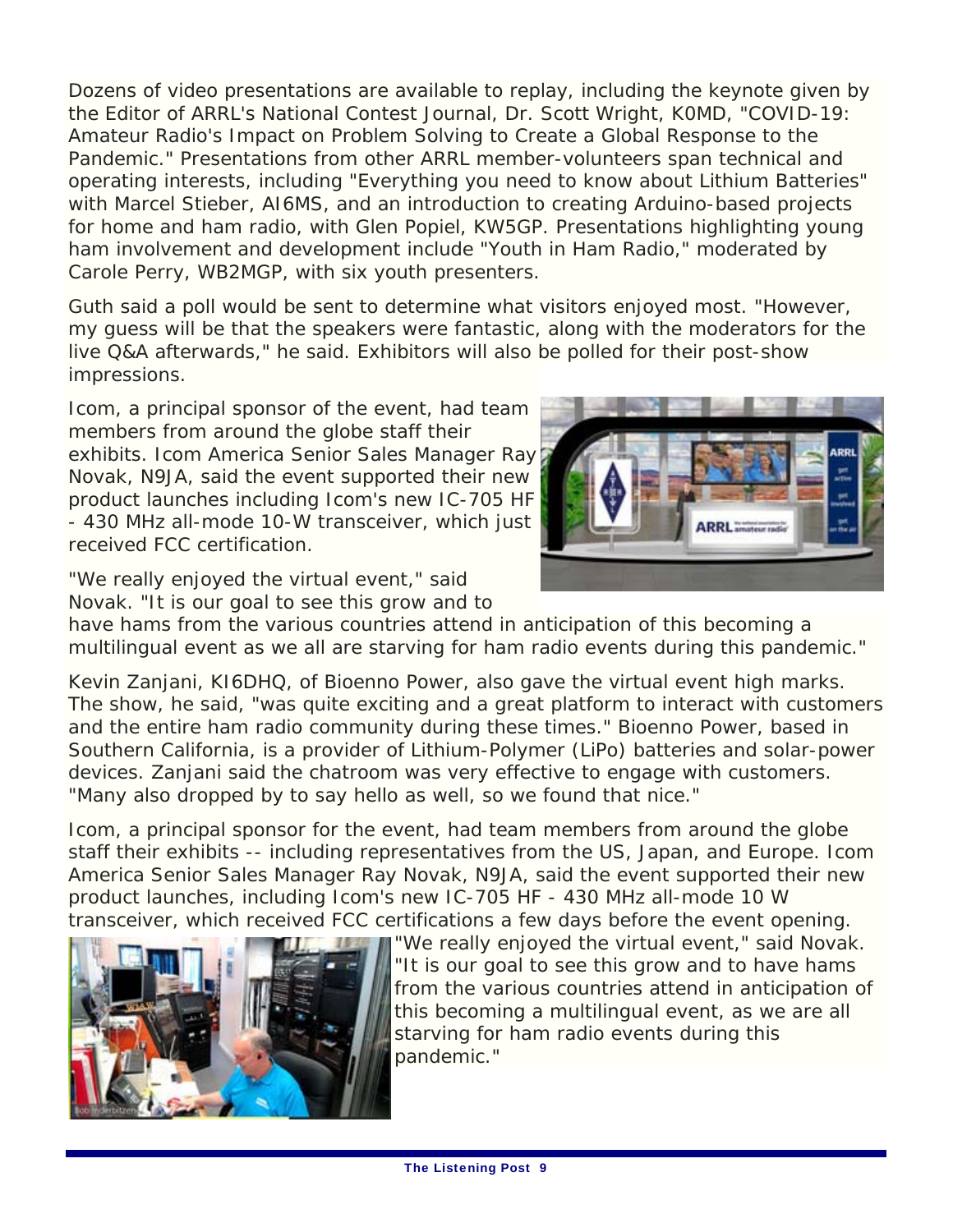Product Development Manager Bob Inderbitzen, NQ1R, was among the ARRL representatives engaging with event attendees using text and video chat. He described the experience as having some similarities and some differences from an inperson convention.

"Our team answered questions about ARRL membership programs and services, amateur radio licensing, and even had some fun challenging visitors to our booth with ham radio trivia," he said. Physically located at ARRL Headquarters in Newington, Connecticut, Inderbitzen treated more than 500 visitors to live, online tours from inside Hiram Percy Maxim Memorial Station W1AW.

"It was fun to see a screen full of smiling faces, and to answer questions in real time. The experience had an on-air feel," Inderbitzen said. A short welcome video greeted visitors at the ARRL booth.

Guth said the organizers' challenge going forward is to reduce the workflow in putting the show together. "But all in all, it was a lot of work, I have a great team, the volunteer speakers and moderators were out of this world, and I am grateful to our sponsors and exhibitors for footing the bill," he added.

### **US Department of Defense to Share 3450 - 3550 MHz with 5G Commercial Operations (The ARRL Letter for August 13, 2020)**

The FCC will auction sharing rights to the upper 50 MHz of the 3300 - 3500 MHz secondary amateur radio allocation to commercial 5G interests in the wake of the Department of Defense (DoD) agreement to share spectrum at 3450 - 3550 MHz. The entire band currently supports a variety of military operations, and amateur radio has a long history of peaceful coexistence with the Department of Defense as a secondary user of this spectrum.

Late last year, the FCC proposed to delete the amateur 3300 - 3500 MHz secondary allocation as well as the amateur-satellite allocation

at 3400 - 3410 MHz. The FCC could auction the 100 MHz of spectrum in early 2022. This latest move makes a contiguous band of spectrum from 3450 - 3980 MHz available for commercial 5G networks.

"For a number of years, the National Telecommunications and Information Administration (NTIA) and FCC have focused on the 3450 - 3550 MHz band as the spectrum most conducive to sharing with commercial users," said



ARRL Washington Counsel David Siddall, K3ZJ. "Monday's statements announced that a framework for sharing has been worked out."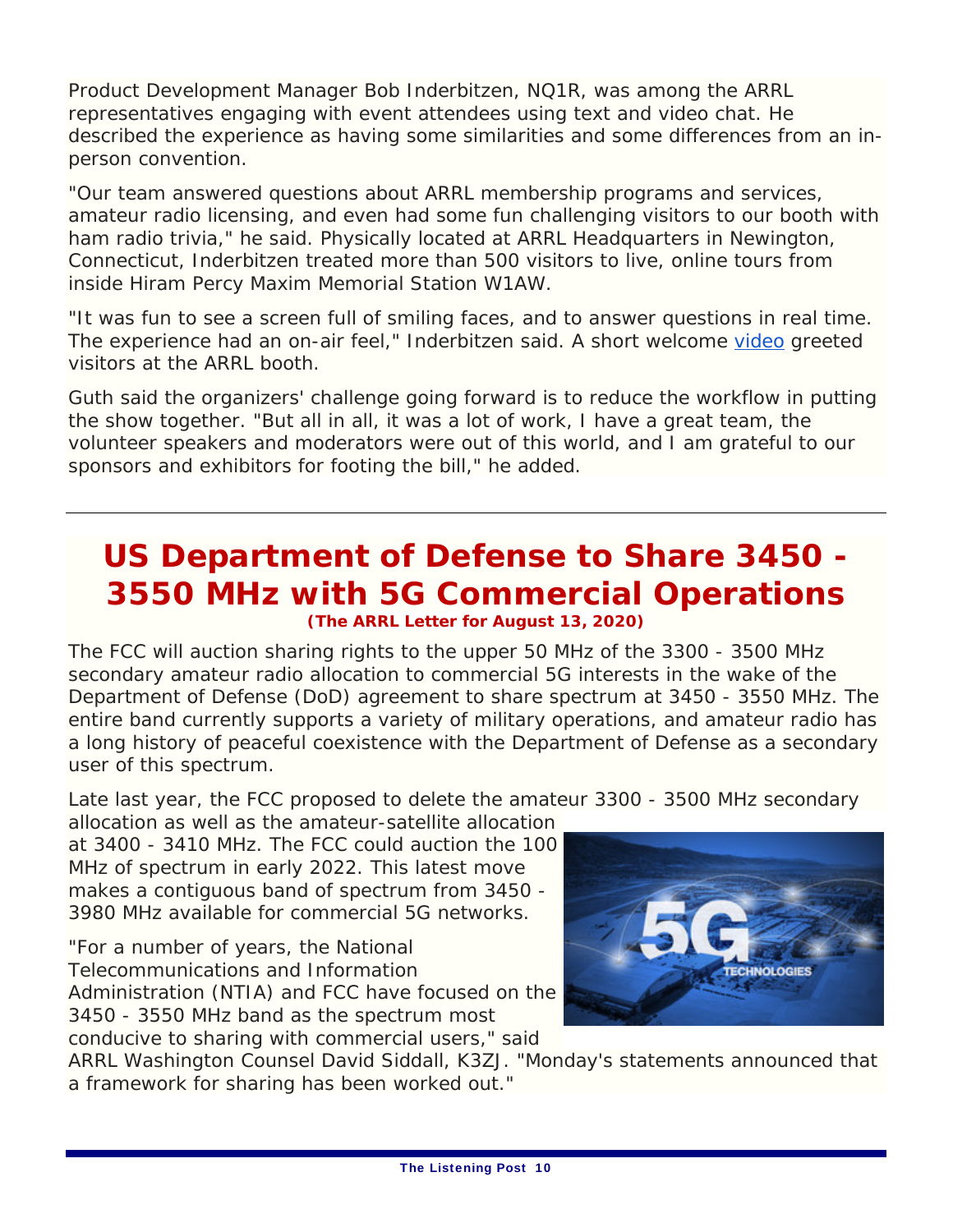In December 2019, the FCC adopted a *Notice of Proposed Rulemaking* (*NPRM*) in WT Docket 19-348 proposing to delete the 3300 - 3500 MHz secondary amateur band. ARRL strongly opposed the move in its comments on the *NPRM*, which put forward the FCC's plans to remove "existing non-federal secondary radiolocation and amateur allocations" in the 3300 - 3500 MHz band and to consider options for relocating incumbent non-federal operations.

Siddall said the spectrum below 3450 MHz presents a more difficult government/commercial sharing scenario, and that future sharing there remains uncertain. "We continue to argue that the amateur secondary allocation should not be deleted in this band," he said. "We recognize



**FCC Chairman Ajit Pai.**

that our access is secondary, and ask only to be given a chance to use our considerable technical skills to work around whatever future uses may be implemented in this spectrum."

"Together with the spectrum being made available for 5G in the C-band as well as the 3.5 GHz band, we are now on track to have a 530-megahertz swath of mid-band spectrum available for 5G from 3.45 to 3.98 GHz," FCC Chairman Ajit Pai said in a statement. "The FCC looks forward to moving quickly

to adopt service rules for the 3.45 GHz band and then hold an auction to bring this prime mid-band spectrum to market."

### **New Smartphone App Can Identify Unknown Data Modes**

**(The ARRL Letter for August 20, 2020)**



STANAG 4285 (GEN) detected!

An incredible number of digital-mode radio signals occupy the spectrum, and it's not always possible to identify the particular mode of operation. CW, PSK31, and FT8 are pretty easy, but how about CIS405, STANAG, or CHIP64? A new smartphone app can simplify things. *SignalID* can recognize about 20 signal modes (more may be on the way), in just 5 seconds of recording time. The app is open source and free.

Using it is simple. Once the frequency and bandwidth have been set, the user places the cell phone's microphone near the receiver's speaker, presses the large button, and waits for 5 seconds. The quieter the external environment is, the fewer errors.

 $0 - 30$  MHZ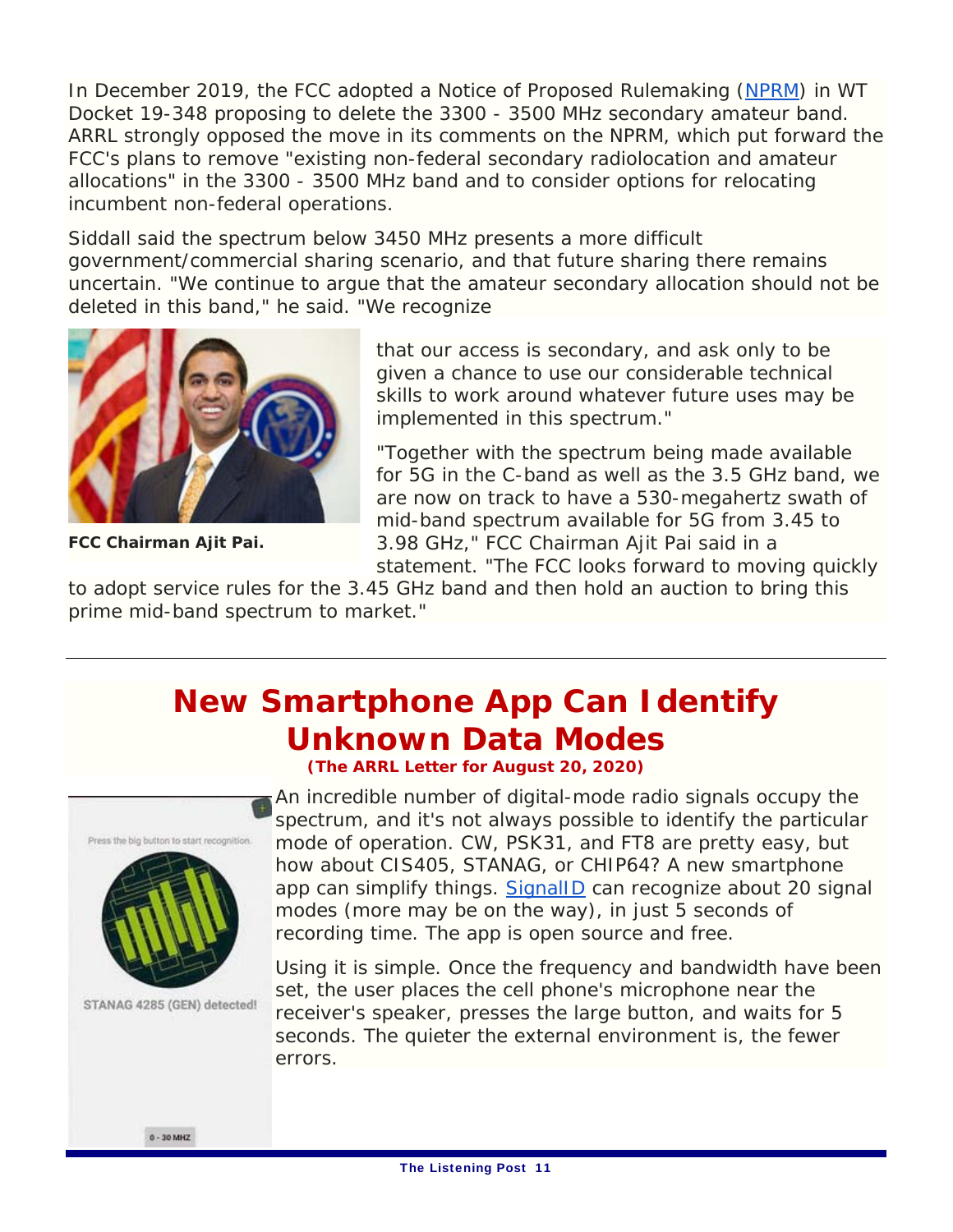"The algorithm is based on frequency, [so incorrect tuning] will result in an erroneous detection. The recording is limited to 5 seconds, for practical reasons. Mode recognition may require several attempts, the developer, Tortillum, said, and upgrades are already in the works. "The easiest way to try [it] is RTTY or STANAG," the developer added.

The very few comments so far from users suggest some further work may be needed, but they praised the concept. The developer invites additional comments.

The application, which includes a complete list, could prove a valuable tool in determining the types of emissions that may stray into amateur radio bands. A demonstration video is available. -- *Thanks to* Southgate Amateur Radio News *via Stephen Walters, G7VFY*

### **New Contest for Portable Stations to Debut (The ARRL Letter for August 20, 2020)**

A new amateur radio contest for portable operators -- the Fox Mike Hotel Portable Operations Challenge (POC) -- will debut October 3 - 4. The event is aimed at leveling the competitive playing field between fixed stations and portable stations. Scoring for

the POC, based upon a kilometers-per-watt metric, will be handicapped in favor of the portables. The contest is the brainchild of Frank Howell, K4FMH. Sponsors include *National Contest Journal* (*NCJ*) -- an ARRL publication -- but the POC will not be an official *NCJ* or ARRL contest.

"*NCJ*'s role is to encourage hams who don't contest to give it a try," *NCJ* Editor Dr. Scott Wright, K0MD, said. "It will encourage activity by operators who are limited by real estate and do not have a full-blown contest station. Events like this stimulate more interest in contesting, and this will have an international scope to give chances to snare some new DXCC entities."



The contest rules say scoring will be calculated using the distance between stations (Maidenhead grid squares) in kilometers divided by power output in watts. Fixed (QTH) stations will compete against portable (P) stations on 80, 40, 20, 15, and 10 meters. Allowable modes include phone, CW, and digital.

The exchange is call sign, station class (P or Q), consecutive serial number, and fourcharacter grid square.

Contact Howell for more information.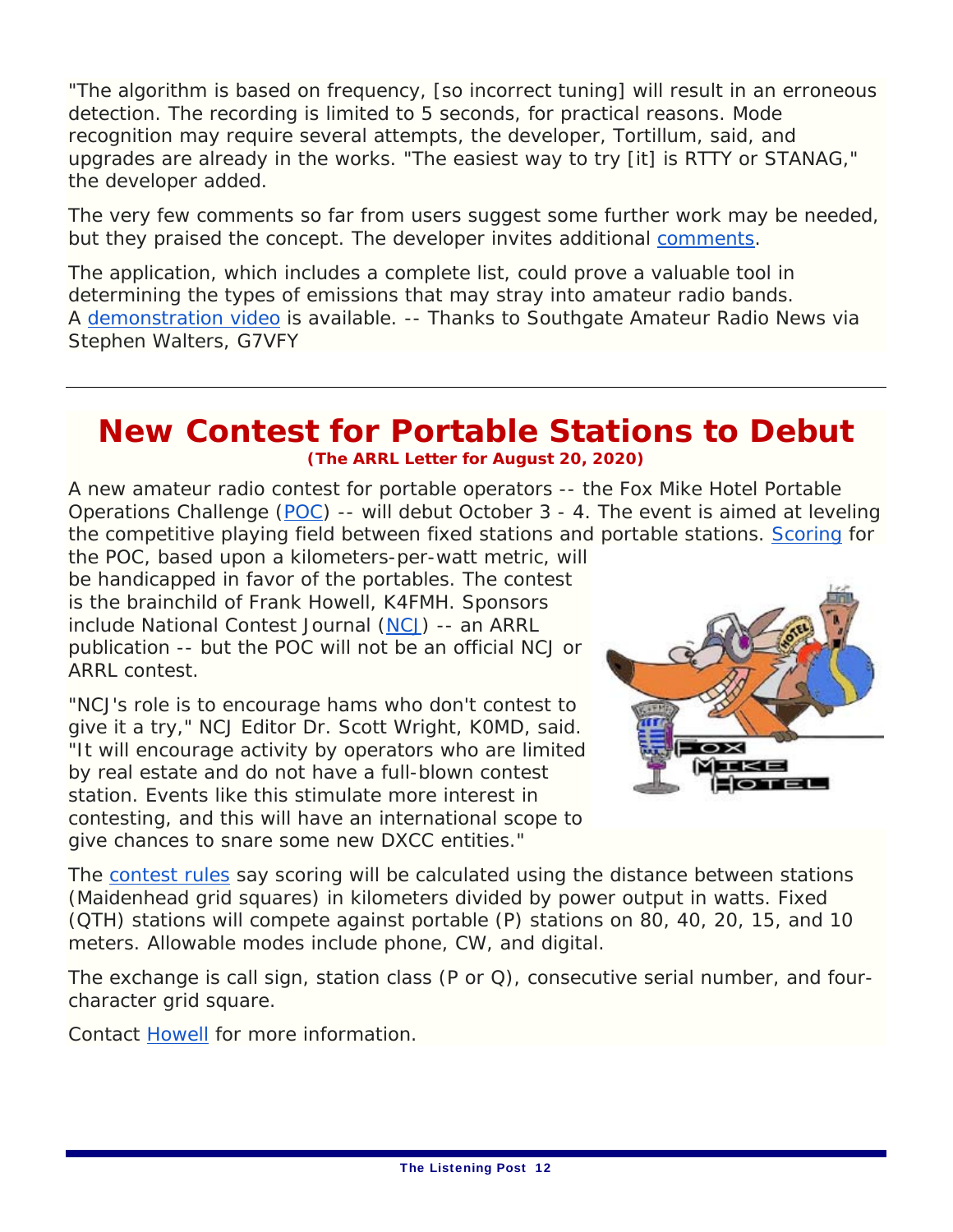# **Technology and Technique Making Ham Radio Testing Possible During Pandemic**

**(The ARRL Letter for August 20, 2020)**

Amateur radio license testing continues during the pandemic, with a combination of remote Volunteer Examiner (VE) test sessions and careful in-person session planning. In Hawaii, VE Team leader and Section Manager Joe Speroni, AH0A, said he and his

team passed the 100-candidate mark on August 10 for video-supervised remote test sessions. Speroni said the most recent session administered exams to 10 candidates simultaneously.

"Candidates from all Hawaiian Islands, Puerto Rico, Guam, and US military bases in Okinawa have had an opportunity to sit for licenses," he told the ARRL Volunteer Examiner Coordinator. "The high pass rate of 95% is most likely due to candidates having had time to prepare for the exam." Speroni also said his VEs' willingness to contribute their time has made the program a success and available to a wide geographical range.



"Zoom meeting video lends itself to handling three candidates per session, and each requires three VEs," Speroni explained. "The 1:1 ratio of candidates to VEs makes planning important. Fortunately, the team of 15 VEs has volunteers from Oahu, Maui, the Big Island, California, and the Pacific. Often, hams from Okinawa and Guam are helping to license and upgrade hams in Hawaii."

**The COVID-19 pandemic has affected licensing numbers as well as testing protocols.** ARRL VEC Manager Maria Somma, AB1FM, reports that through the end of July, overall FCC license activity was down by 15% compared to the same period last year. New amateur licenses are down by 12% so far in 2020, with 15,849 new licensees compared to 17,947 in 2019. "Upgraded licenses are down by a staggering 23% -- 6,501 versus 4,984," Somma said. "The year-end prediction of 7,500 upgrades is much lower than in previous years, which have averaged around 9,500."



On the other side of the US, Rhode Island Section Manager and VE Bob Beaudet, W1YRC, reports his club, the Blackstone Valley Amateur Radio Club, conducted a "pandemic-compliant" open-air test session on August 8.

"Our governor in Rhode Island has directed citizens not to congregate in groups greater than 15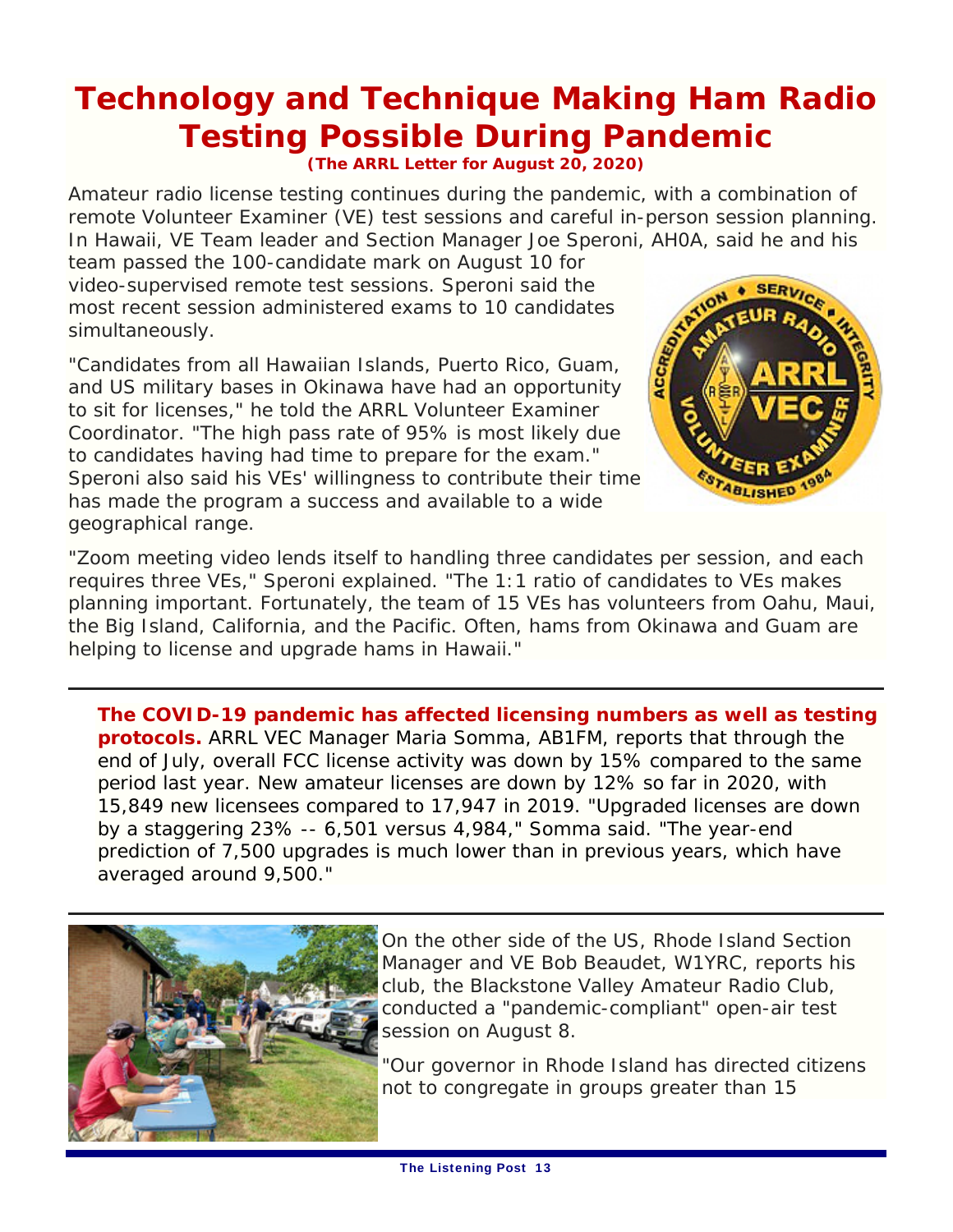outdoors," Beaudet said, estimating that group size remained at around that number at any given time as candidates arrived and left. "Some came early and left as new people arrived," he said. "Also, we were rather widely spread out in the parking lot." Everyone wore masks and observed appropriate social distancing. The VEs grading and processing applications were also spread widely apart. "We planned to keep applicants a car width apart from one another, but many applicants came in rather large trucks," Beaudet recounted. "That changed our parking pattern a little."

The session accommodated one candidate who was severely vision impaired and successfully upgraded to a General-class license, with a VE reading the questions and recording his

### **Intrepid-DX Group Announces Winners of Youth "Dream Rig" Essay Contest (The ARRL Letter for August 20, 2020)**

The Intrepid-DX Group has announced the winners of its first annual Youth "Dream Rig" Essay Contest. "We received over 60 essays from young amateurs from all over

the world," said Intrepid-DX Group President Paul Ewing, N6PSE. "The essays were unique in thought and very well-articulated. Extra points were given for proper grammar, punctuation, and spelling. Most of the essays gave unique perspectives on how to reach out and connect with the youth of today. We will be sharing those ideas in subsequent postings."

1 не I

The first-place winner and recipient of an Icom IC-7300 transceiver is Faith Hannah Lea, KD3Z. She will

also receive a vertical flagpole antenna from Greyline Performance Antennas, a deluxe headset from Heil Sound, a Powerwerx switching power supply donated by Steve Jones, N6SJ, and a QRP Nano Morse Key-25-811P from GigaParts.

In second place was Charlie Meadows, N4VTI, who received a Yaesu FT-65 handheld transceiver donated by Ewing. In addition, he'll get a \$50 DX Engineering gift card from David Jorgensen, WD5COV.

Patrick Gawthrop, W9GGG, was the third-place winner and recipient of a BaoFeng BF-F8HP handheld transceiver donated by Ewing. He will also receive a \$50 DX Engineering gift card from Jorgensen.

"Having read over 60 essays this week, we can tell you that our youth are full of great ideas and they are brimming with enthusiasm to keep our hobby alive well into the future," Ewing said. The Intrepid-DX Group will publish several of the essays on its Facebook page.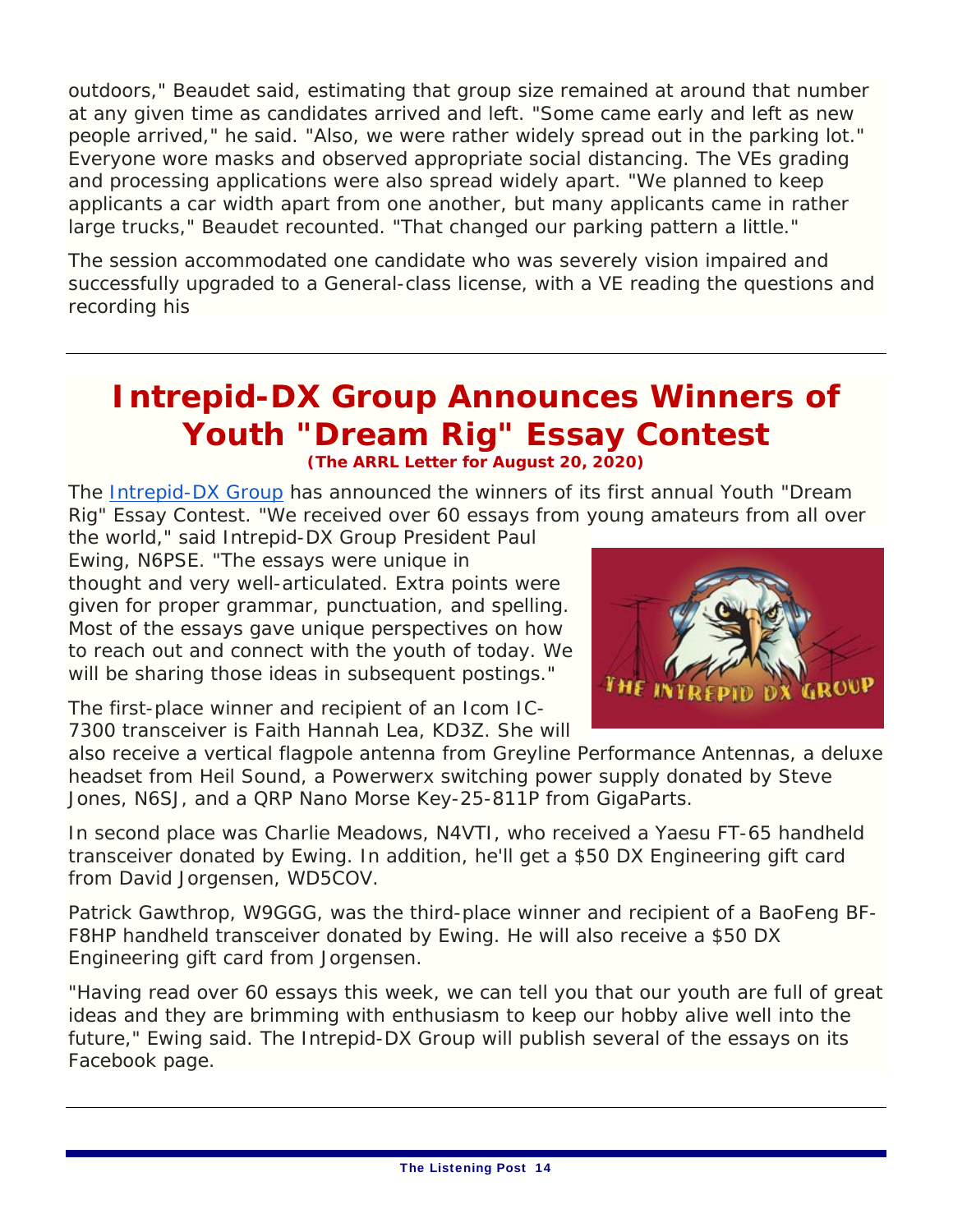### **NEW HF OPERATORS -- THINGS TO DO**

**(The ARRL Contest Update for August 19, 2020)**

While performing some antenna work the other day, I was reminded of how periodic inspection of cables and connections are necessary, especially outdoors. I found some coax that needed replacing, and some radial connections that I need to clean and retighten. It was better to do that when it wasn't cold, dark, and raining.

### **WORD TO THE WISE**

**(The ARRL Contest Update for August 5, 19, 2020)** 

#### **GDT**

An abbreviation for gas discharge tube, a device that can be used to protect sensitive circuits from voltage transients outside of their operating range. GDTs are available in a wide range of voltage levels appropriate to the protection task. The Array Solutions AS-RXFEP uses a GDT, as does DX Engineering's RG5000HD Receiver Guard.

#### **Ullage (Motors)**

From Wikipedia: "Small, independently fueled rocket engines that may be fired to accelerate the rocket prior to main engine ignition, when the vehicle is in a zero-g situation." Ullage can also be a stage of the progress of a satellite as it achieves proper orbit or position. Check out this tweet by Daniel, EA4GPZ, showing a graph of observed Doppler shift for the recently launched Tianwen-1 TCM-1 satellite which used an ullage phase before firing thrusters for positioning.

### **OPERATING TIP**

#### **(The ARRL Contest Update for August 5, 19, 2020)**

#### **Move FTx Contacts to CW and SSB using Custom Messages**

Peter, WW2Y, extensively reported on his operation from grid FN24 during the recent CQ WW VHF Contest for the August 2020 Mt. Airy *Cheese Bits.* Of particular note is his use of WSJT-X free-form messages to move stations to CW and SSB from FT4/8: "After working VE2HAY in FN35 on 2M FT8, I noticed that K1TEO was booming in and I didn't want to work Jeff on that mode. I loaded up the TX5 message saying, go to 195 SSB. He disappeared quickly, and I knew he figured it out. In a flash, he started calling me on 144.195 on SSB and worked him with S9 signals both ways. We quickly moved to 6M for a double." Later in the contest, N2NT called Peter: "N2NT's signal was definitely up now, and he noticed I was lurking on FT8. Suddenly, a modified TX5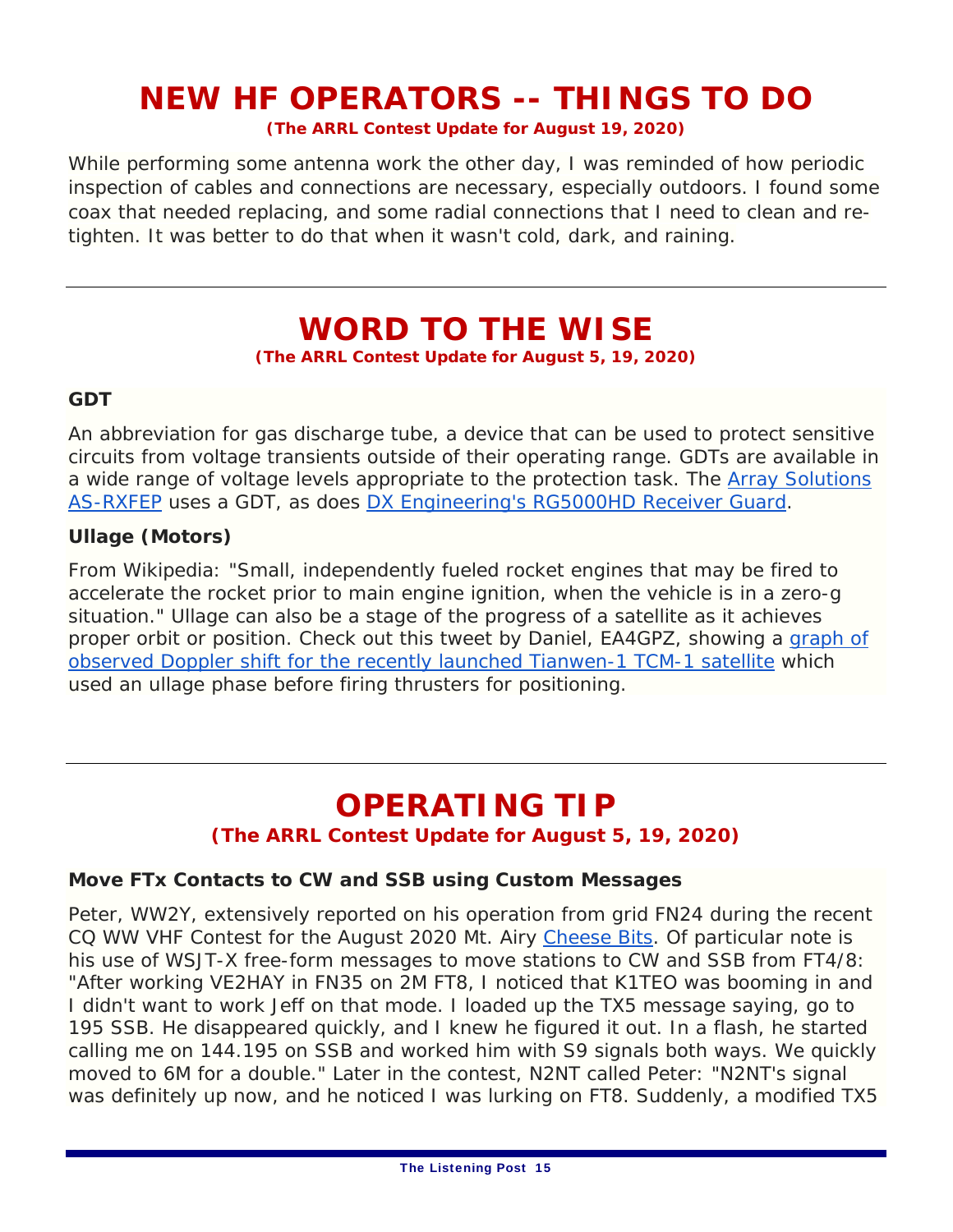message pops up saying go to 50099 CW. I knew this had to be John at N2NT, and I instantly changed bands to 6M CW." VHF/UHF operators who want to maximize paths and openings should learn how to customize the *WSJT-X* or *JTDX* TX messages on the fly to obtain contacts on CW and SSB.

### **Mounting Technology Has Changed**

This is more of a "decorating" tip that might come after successful operating. Just as radio technology has evolved, so has the technology which can adhere your contest plaques, awards, and picture frames to your walls. You don't need to use wire and picture frame hooks any longer, and no hammering is necessary -- the state of the art for wall mounting is strong yet removable two-piece fasteners. One brand is "Command" brand strips by 3M. Items are repositionable once mounted, and to completely remove the fastener, the mounting strip is stretched and pulled without damage to the wall.

### **CONVERSATION**

#### **(The ARRL Contest Update for August 19, 2020)**

#### **Game Changers?**

"Battery technology has advanced greatly in power capacity during recent years for their size and weight. Imagine someone who spends several hours hiking up to a peak with packed gear on their backs, only to operate in poor radio propagation conditions for 6 hours, only to return unsatisfied." - Pete, WW2Y, in the Mt. Airy VHF Society *Cheese Bits* newsletter.

Pete was describing the 6-hour limit that the CQ WW VHF Contest places on Hilltopper QRP Class entries, and how it can affect operators that happen to operate during 6 hours of poor propagation.

A related, more general question is, "what other technology assumption has changed, or is changing, that affects contesting and amateur radio in general?"

This year, we've all faced the near-overnight changes in social interaction due to the pandemic. Remote is the new black! But what about incremental technology changes that we may be taking for granted?

To Pete's point: battery technology is one that we "know" about, but in real terms, lead-acid batteries provide about 10 and 30 Watt-hours per kilogram. Lithium ion batteries? Between 130 and 180 Watt-hours per kilogram. A low power (vs QRP) battery-powered transmit signal doesn't seem out of the question.

Solar cell efficiencies have been increasing, too. Add that to the battery advances and overall miniaturization of electronics, and you can understand why high-altitude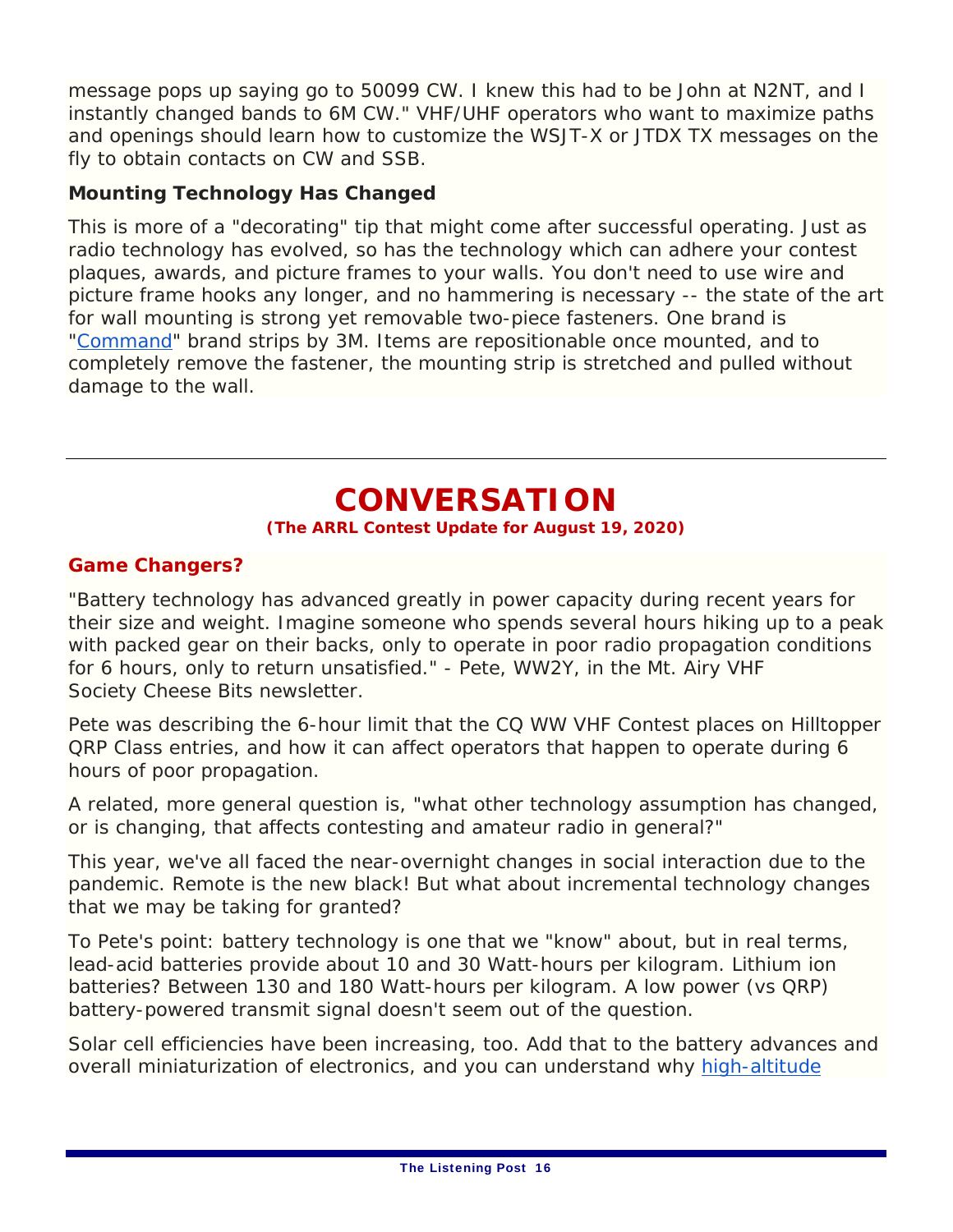balloon flights using amateur radio for position reporting are interesting. A recent flight by the W5KUB team lasted over 72 days, circling the Earth three times.

For those that want to set some communication distance records using light wavelengths, it might be helpful to note that the laser diode power-vs-cost curve has been increasing exponentially for the past few years. There are plenty of high-power laser "pointers" available from eBay and other sources, but on the internet, someone always takes it to the next level: someone built a 100 watt **output** hand held laser, using an industrial part usually used in DLP projectors. Safety demands the emission from these parts to be respected and used responsibly -- just like high voltage in tube amplifiers and RF emissions at amateur frequencies that can cause human tissue damage.

Autonomous driving technology has spurred advances in radar, already trickling down to hobby use: The May/June 2020 *QEX* article "A Simple 122-GHz Transverter" uses a radar-on-a-chip device to reduce the cost and complexity of projects for this band.

The power of computing elements keeps increasing, while costs continue to decrease, especially at the low end. Today, for under \$10, the ESP32-based modules with WiFi, USB-C Serial port, color LCD Display, buttons, plenty of I/O, Bluetooth, and compatibility with the Arduino programming ecosystem seems appealing for all sorts of projects. Combined with various mixed-signal PCB-level modules for DDS, PLL, power measurement, and so on it's possible to have higher-functionality projects with less time and effort.

Mike, K7MDL, used an M5Stack computing element based on an ESP32 and various analog modules to build an RF power meter with a graphical user interface. He has made his source code available via Github.

Github, and the general ability to find source code for software that has already been written to do that task you need done, is also one of those game-changers. For example, searching for "N1MM" on Github, one can find code ranging from decoding *N1MM Logger+*'s UDP packets to extracting contact information for a big screen for Field Day.

What do you think is a game-changer in 2020?

73, Brian N9ADG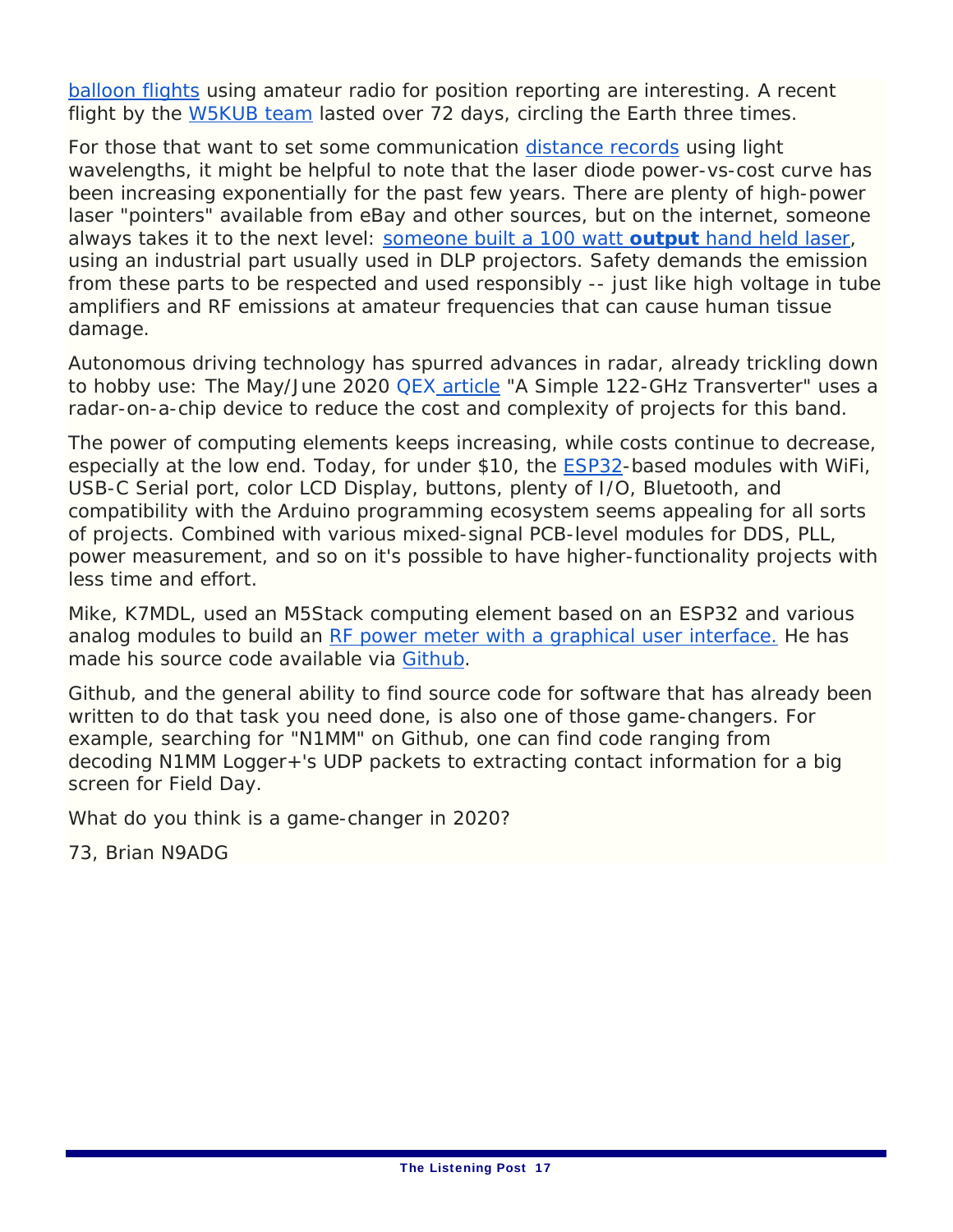

### **Weekly Radio Network Meetings**

| Mon @ $20:00$ | 147.090 | Seminole ARES Net - Except - First Monday of<br>the month (146.460 Simplex) |
|---------------|---------|-----------------------------------------------------------------------------|
| Tues @ 19:00  | 145.350 | Osceola ARES Net                                                            |
| Tues @ 19:30  | 147.195 | <b>Quarter Century Wireless Association</b>                                 |
| Tues @ 20:00  | 146.760 | <b>Wayne Nelson Trader's Net</b>                                            |
| Wed $@$ 19:00 | 147.300 | <b>Disney Emergency Amateur Radio Service</b>                               |
| Wed @ $21:00$ | 432.090 | <b>Florida Weak Signal Group</b>                                            |
| Thur @ 19:00  | 443.050 | <b>Orange County ARES Net</b>                                               |
| Thur @ 20:30  | 432.090 | <b>Florida Weak Signal Group</b>                                            |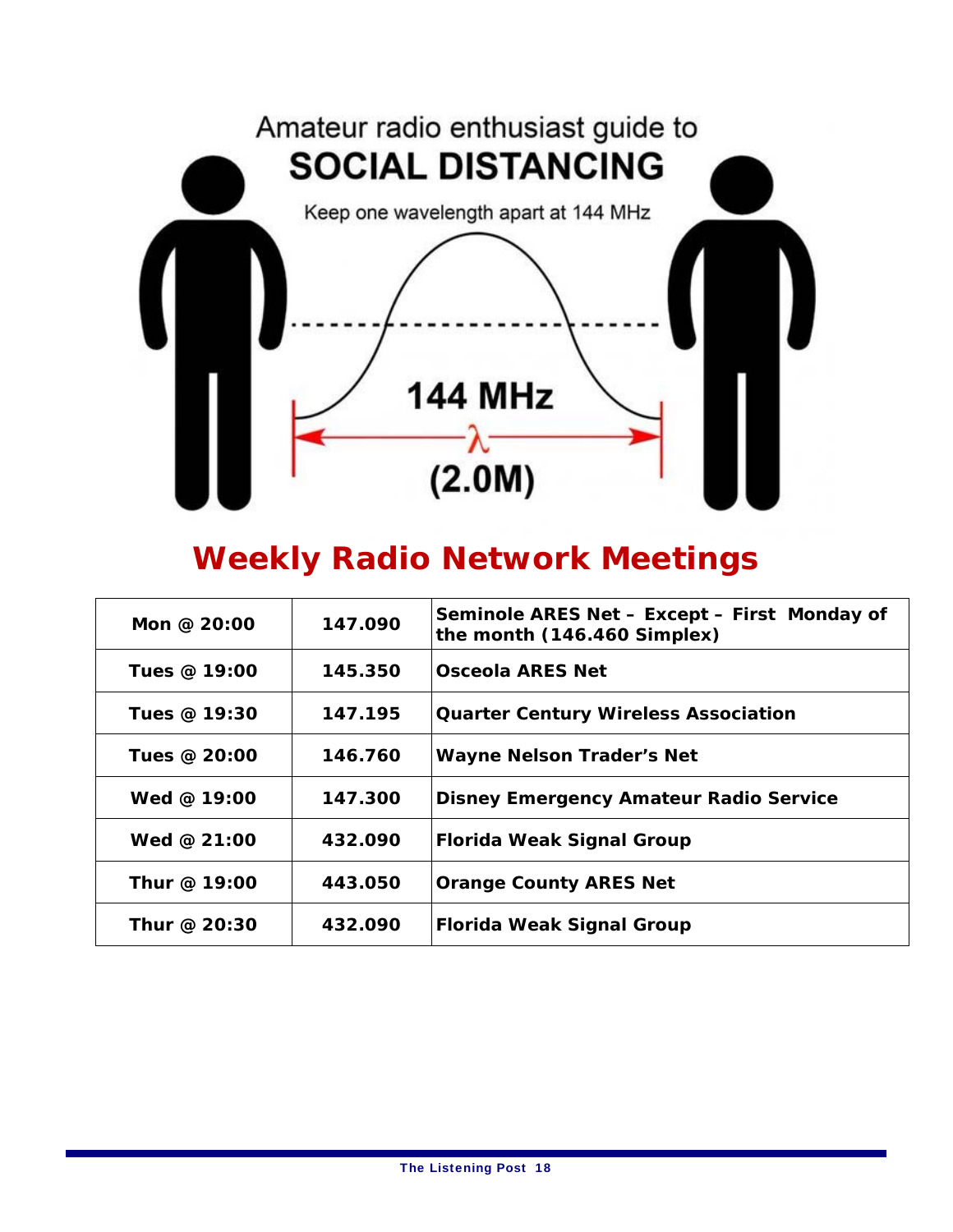# **OARC Meetings and Events 2020 - 2021**

| September 2, Wednesday | Virtual Meeting, 7:00pm YouTube Live! and Zoom |
|------------------------|------------------------------------------------|
| October 7, Wednesday   | Meeting, 7:30pm at the Beardall Center         |
| November 4, Wednesday  | Meeting, 7:30pm at the Beardall Center         |
| December 2, Wednesday  | <b>No Club Meeting</b>                         |
| December 5, Saturday   | <b>Christmas Party</b>                         |
| January 6, Wednesday   | Meeting, 7:30pm at the Beardall Center         |
| February 3, Wednesday  | Meeting, 7:30pm at the Beardall Center         |
| February 12-14         | HamCation™                                     |
| March 3, Wednesday     | Meeting, 7:30pm at the Beardall Center         |
| April 7, Wednesday     | Meeting, 7:30pm at the Beardall Center         |
| May 5, Wednesday       | Meeting, 7:30pm at the Beardall Center         |
| June 2, Wednesday      | Meeting, 7:30pm at the Beardall Center         |
| <b>June 26-27</b>      | <b>ARRL Field Day</b>                          |
| July 7                 | Meeting, 7:30pm at the Beardall Center         |
| <b>August 4</b>        | Meeting, 7:30pm at the Beardall Center         |
| September 8            | Meeting, 7:30pm at the Beardall Center         |
| October 6              | Meeting, 7:30pm at the Beardall Center         |
| November 3             | Meeting, 7:30pm at the Beardall Center         |
| December 1             | <b>No Club Meeting</b>                         |
| December 4             | <b>Christmas Party</b>                         |